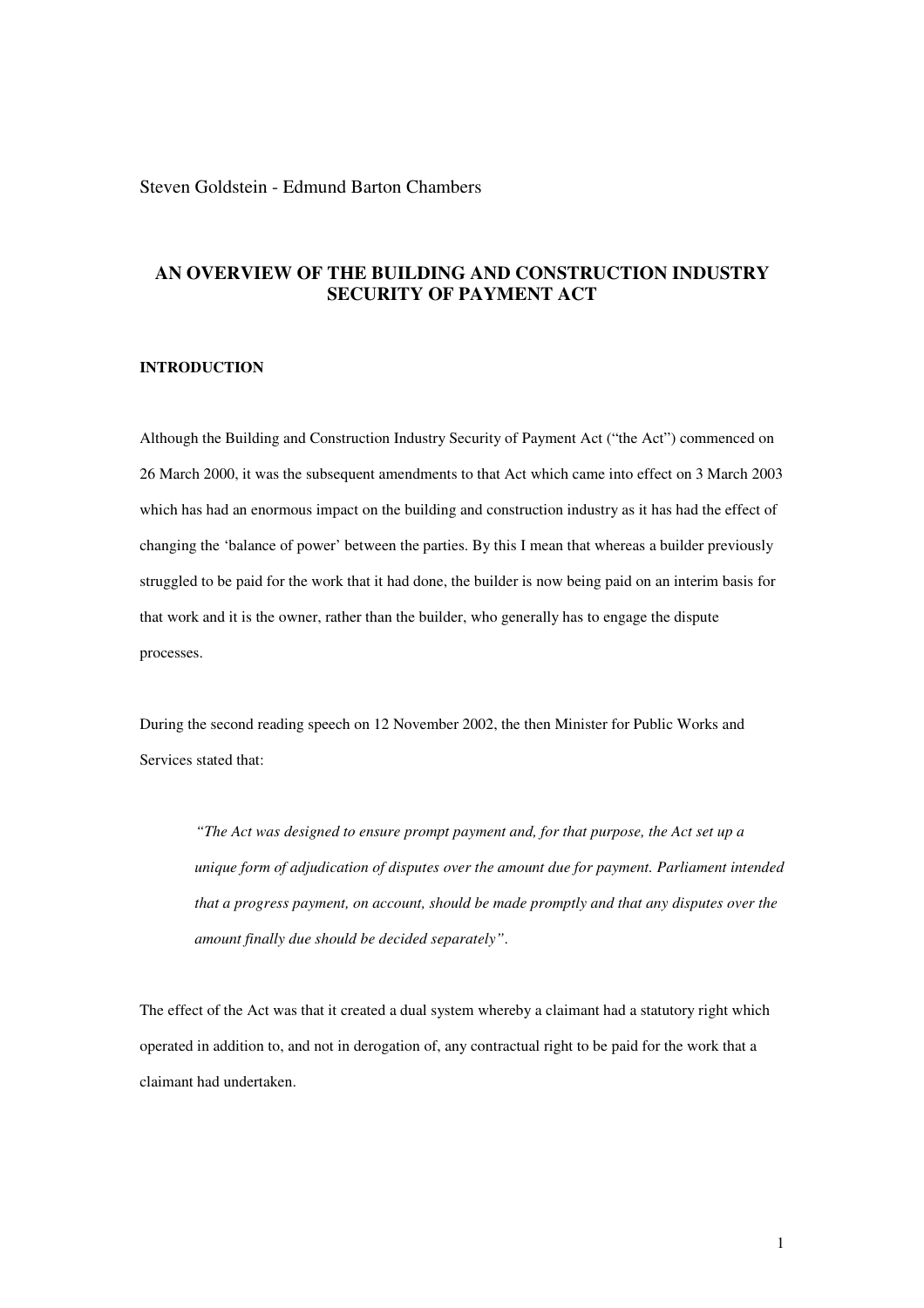Since the amended Act came into effect has caused a "tsunami" of litigation in New South Wales in that since 2003 there have been about 200 Supreme Court decisions and about 30 Court of Appeal decisions. The Courts have consistently spoken of the scheme of the Act to be *"pay now, argue later"*<sup>1</sup> .

It should be noted that although all of the other States have also enacted similar legislation it is beyond the scope of this paper to refer to either that other legislation or any authorities arising from that legislation. This is because the legislation in those other States generally differs quite significantly from the New South Wales Act.

#### **THE ACT**

 $\overline{a}$ 

The Act lays down an adjudication procedure which provides a relatively quick means for determining on an interim basis the amounts owed to a claimant for the work that it has undertaken. The Act is divided into four parts:

#### **Part 1 - preliminary issues**

Section 3 provides a description of the object of the Act and makes it clear that the Act applies to *"any person who undertakes to carry out construction work (or who undertakes to supply related goods and services) under a construction contract…"* 

 Section 4 of the Act provides a number of definitions including relevantly, a definition that a "construction contract" means "*a contract or other arrangement under which one party undertakes to carry out construction work …"* (emphasis added). In *Okaroo Pty Limited v Vos Construction and Joinery Pty Limited* [2005] NSWSC 45Nicholas J held at [41] that the term "arrangement" in the definition is a wide one, and encompasses transactions or relationships which are not legally enforceable agreements<sup>2</sup>.

<sup>1</sup> *Multiplex Constructions Pty Ltd v Luikens* [2003] NSWSC 1140 at [96], *John Holland Pty Ltd v Roads and Traffic Authority* [2007] NSWCA 140 at [44] 2

See also *Olborne v Excell Building Corporation* [2009] NSWSC 349 at [26]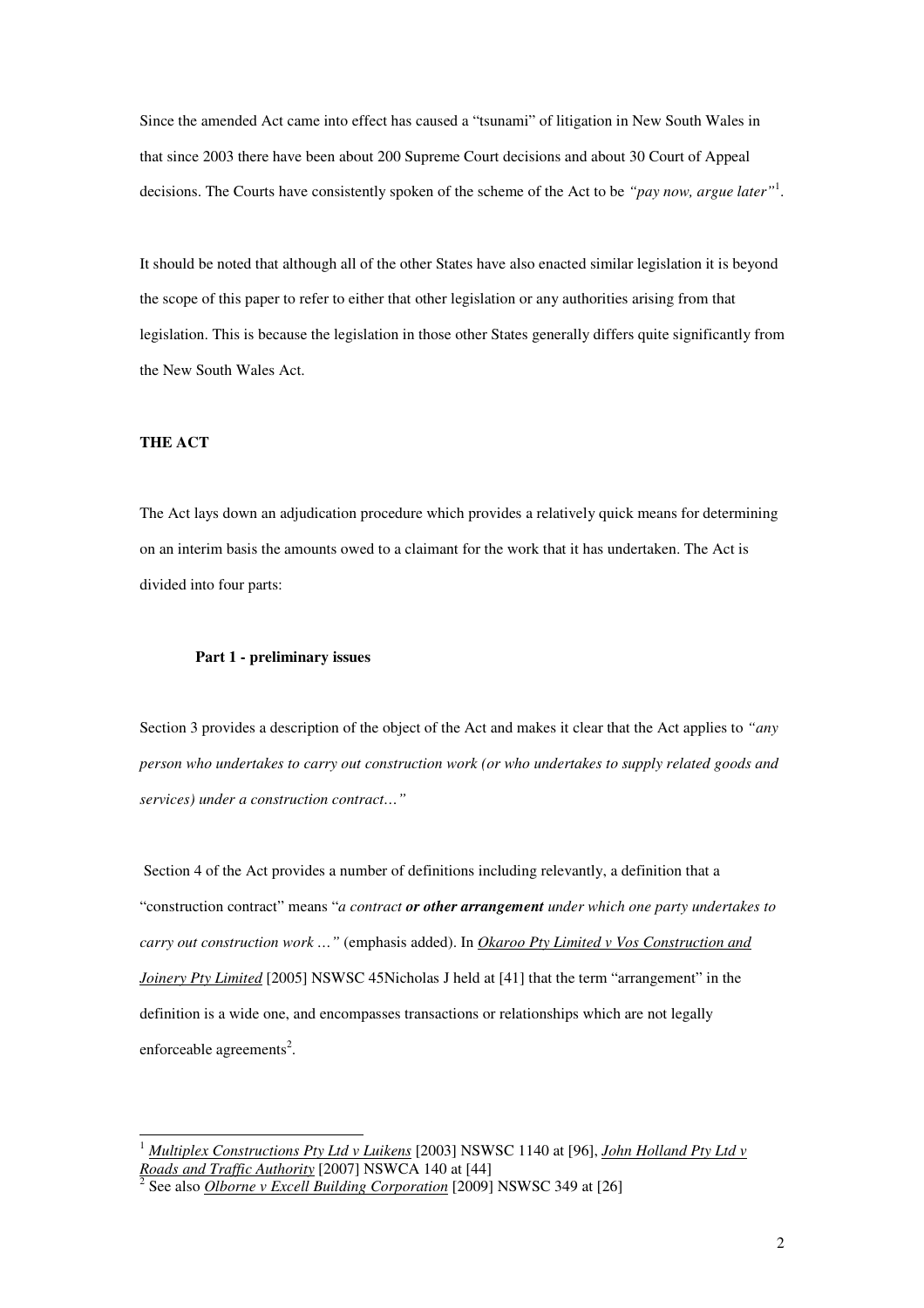Section 7 of the Act provides that the Act applies to any construction contract whether written or oral but does not apply to:

- (a) A construction contract that forms part of a loan agreement A construction contract will not form part of a loan agreement unless, in some way, the former is included in, or incorporated into, the latter. It is not enough to say that the two things are in some way connected<sup>3</sup>. There are some circumstances in which a contract of insurance might contain a construction contract if not a recognised financial institution<sup>4</sup>;
- (b) A construction contract for the carrying out of residential building work within the meaning of the Home Building Act 1989 on such part of any premises as the party for whom the work is carried out resides in or proposes to reside in – However, if a party proposes to reside in part of a complex of residential units, then such a construction contract is not excluded from the operation of the Act by this provision either in whole or in part<sup>5</sup>; and
- (c) A construction contract under which it is agreed that the consideration payable for construction work is to be calculated otherwise than by reference to the value of work carried out - Examples where this situation could apply include buildings constructed at no cost to the owner of the land in return in exchange for a long term lease.

#### **Part 2 - rights to progress payments**

 $\overline{a}$ 

Section 8 of the Act provides that on and from each reference date a person who has undertaken construction work is entitled to a progress payment. A reference date is either the date determined in accordance with the contract or if the contract makes no express provision the last day of the named month in which the work was carried out.

Section 11 provides that interest is payable on the unpaid amount of a progress payment that has become due and payable at either Supreme Court rates or the rates specified in the construction contract whichever is the greater.

<sup>3</sup> *Consolidated Constructions Pty Ltd v Ettamogah Pub (Rouse Hill) Pty Ltd* [2004] NSWSC 110 at [14] – [16] and [21]

<sup>4</sup> *Thiess Pty Ltd v Zurich Specialties London & anor* [2009] NSWSC 47 at [7]

<sup>5</sup> *Shorten v David Hurst Constructions Pty Ltd* [2008] NSWCA 134 at [53] – [54]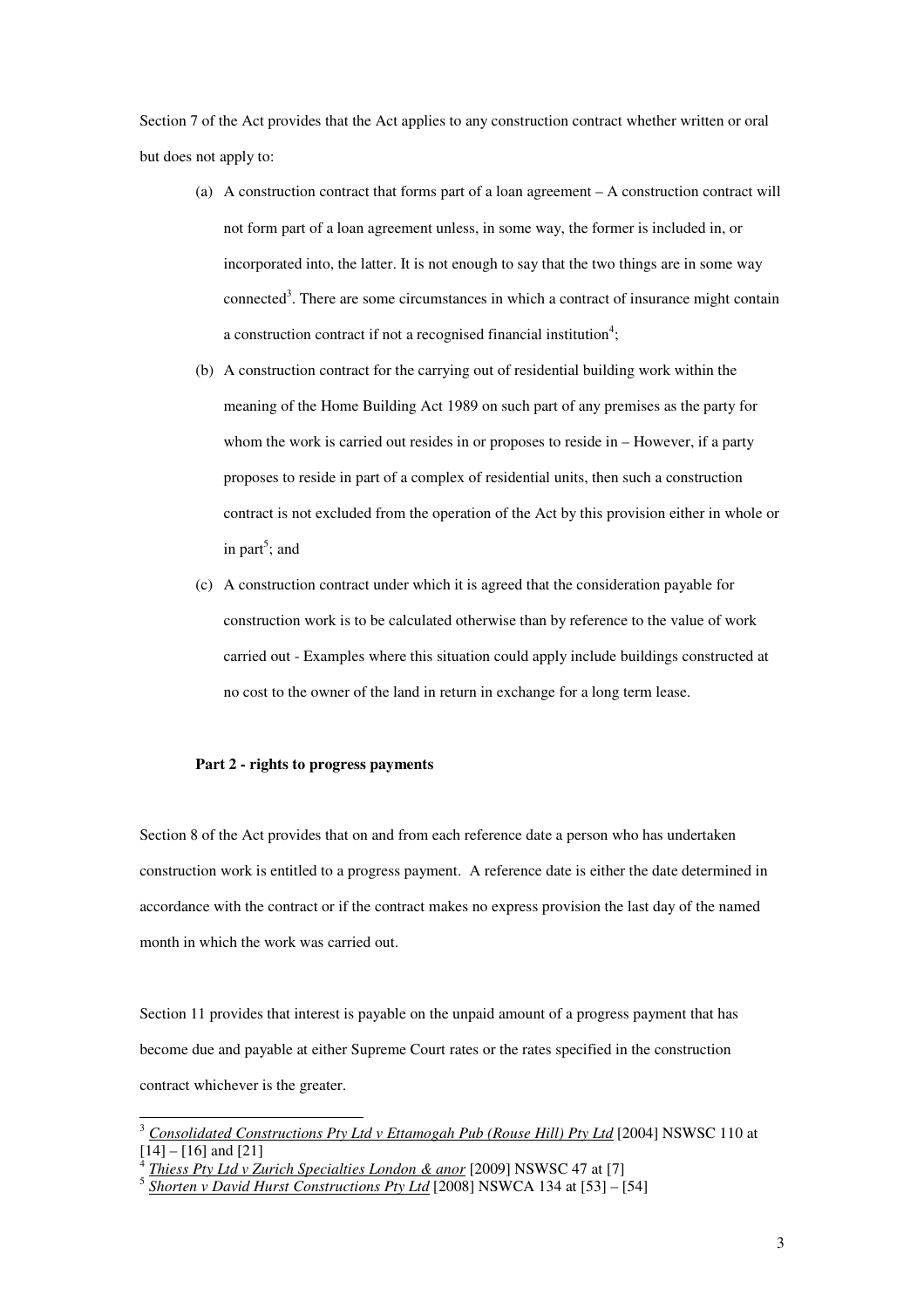Section 12 of the Act provides that a "pay when paid" provision in a construction contract is of no effect.

#### **Part 3 - procedure for recovering progress payments**

Section 13 of the Act, in particular, s.13(2) of the Act sets out the minimum requirements for a payment claim to be served under the Act. These requirements are satisfied by a relatively undemanding test<sup>6</sup>. Determining whether the claim complies with s.13(2) of the Act is a matter for adjudication under s.17 of the  $Act^7$ . In particular, the Act requires that a payment claim:

- a) Must identify the construction work to which the progress payment relates;
- b) Must indicate the amount of the progress payment that the claimant claims to be due; and
- c) Must state that it is made under the Act.

In *Clarence Street Pty Ltd v Isis Projects Pty Ltd* [2005] NSWCA 391 the Court of Appeal upheld an earlier decision by McDougall J who had said at [37]:

*"In principle, I think, the requirement in s.13 (2)(a) that a payment claim must identify the construction work to which the progress payment relates is capable of being satisfied where:* 

- *(1) The payment claim gives an item reference which, in the absence of evidence to the contrary, is to be taken as referring to the contractual or other identification of the work;*
- *(2) That reference is supplemented by a single line item description of the work;*
- *(3) Particulars are given of the amount previously completed and claimed and the amount now said to be complete;*
- (4) *There is a summary that pulls all the details together and states the amounts claimed."*

<sup>6</sup> *Nepean Engineering v Total Process Services* [2005] NSWCA 409 at [48]

<sup>7</sup> *Coordinated Construction Co Pty Ltd v Climatech (Canberra) Pty Ltd* [2005] NSWCA 229 at [43] – [46]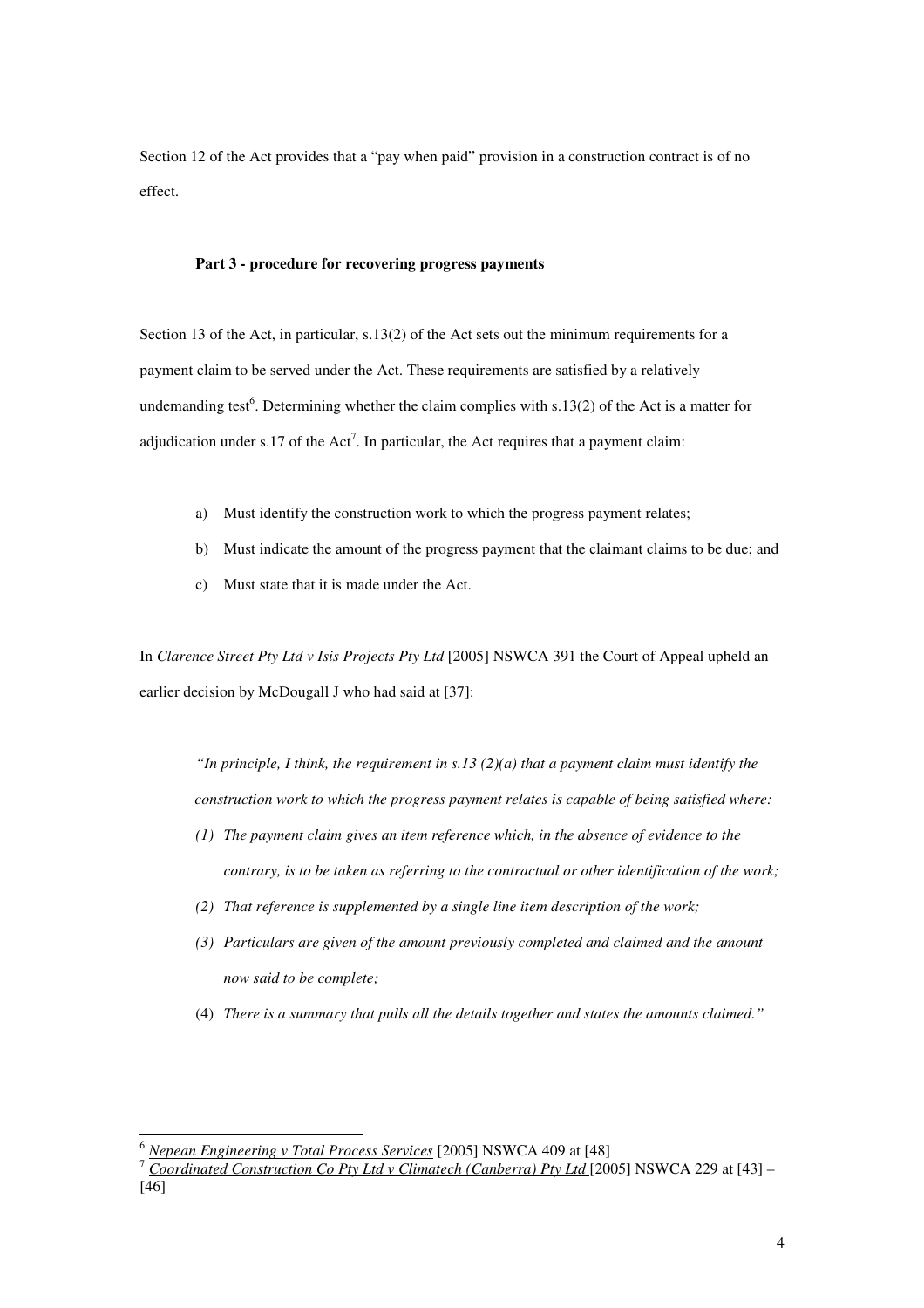In *Hawkins Construction v Mac's Industrial Pipework* [2001] NSWSC 815 at [8] Windeyer J held that an abbreviation of the name of the Act on the payment claim did not affect the validity of a payment claim.

Section 13(4)(b) of the Act relevantly provides that a payment claim may be served for a period of 12 months after the construction work to which the claim relates was last carried out.

In *Estate Property Holdings Pty Ltd v Barclay Mowlem Construction* [2004] NSWCA393, it was held that this section only required that *"some work for which payment was claimed in the payment claim had been performed in the twelve month period"*. This section did **not** require in respect of each item for which payment was claimed, that some work had been performed in the twelve month period.

Although it was initially held by the Court of Appeal that the only non-contractual limit on the submission of a Payment Claim was the expiry of the 12 month period in s.13(4) of the Act<sup>8</sup>, the Court of Appeal more recently held that it would be contrary to the scheme of the Act to permit claimants to resubmit the already adjudicated claims if they were dissatisfied with the adjudication<sup>9</sup>. While section 13(6) of the Act permits a claimant to include in a payment claim an amount that has been the subject of a previous claim, this does not include a payment claim for an amount that has been previously claimed and which has been adjudicated upon and rejected $10$ .

Section 14 of the Act gives a person who receives a payment claim the opportunity to reply to the payment claim by serving a payment schedule on the claimant. Section 14(2) and (3) of the Act sets out the minimum requirements for a valid payment schedule which must include:

(a) Identifying the payment claim to which it relates;

- (b) Indicating the amount of the payment (if any) that the respondent proposes to make; and
- (c) If the proposed amount is less than the claimed amount the payment schedule must indicate why the amount is less and the respondent's reasons for withholding payment.

<sup>8</sup> *Brodyn Pty Limited (trading as Time Cost and Quality) v Davenport* 61 NSWLR 421

<sup>9</sup> *Dualcorp Pty Ltd v Remo Constructions Pty Ltd* [2009] NSWCA 69 at [60]

<sup>&</sup>lt;sup>10</sup> *University of Sydney v Cadence Australia Pty Ltd* [2009] NSWSC 635 at [54]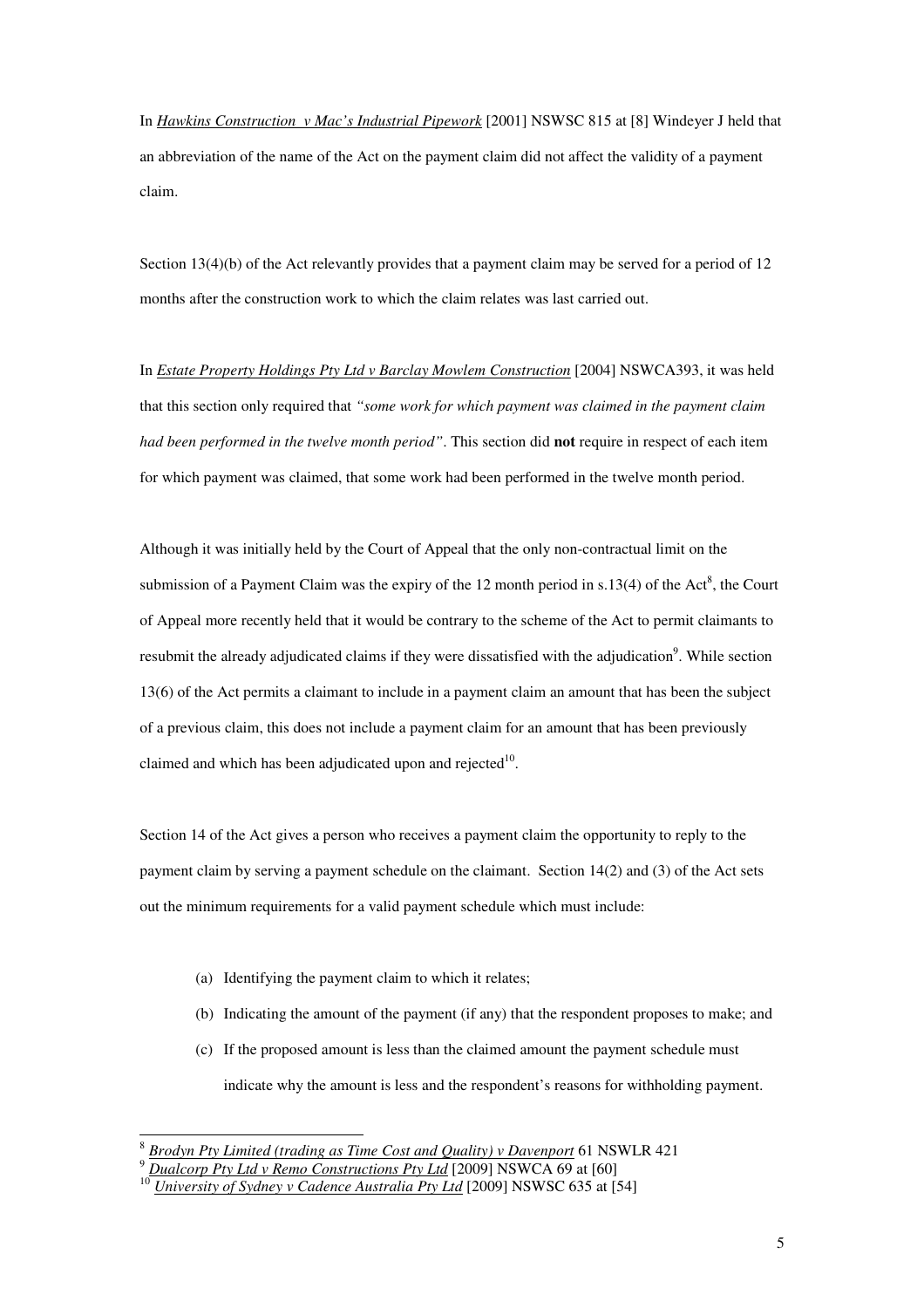A payment schedule served after the time prescribed in section 14(4) of the Act is not a valid payment  $s$ chedule<sup>11</sup>.

A payment schedule which simply states that a claim is rejected does not satisfy s 14(3) of the Act as it does not disclose the reasons for arriving at that result and does not enable the claimant to understand the issue between it and the respondent. However, the use of the word "indicate" rather than "state", "specify" or "set out", conveys an impression that some want of precision and particularity is permissible as long as the essence of the reason is made known sufficiently to the claimant. Sometimes the issue is so straightforward or has been so expansively agitated that the briefest reference in the payment schedule will suffice<sup>12</sup>. If the adjudicator makes an error in identifying the reasons for the schedule amount being less than the claimed amount and for withholding payment that does not invalidate the determination $13$ .

Section 14(4) of the Act relevantly provides that if a respondent fails to respond to the payment claim by serving a payment schedule within the lesser of either 10 business days or within the time required by the construction contract for the provision of a statutory payment schedule then the respondent becomes liable to pay the claimed amount<sup>14</sup>.

In that event, the claimant has to make an election between two separate and distinct alternatives under s.15(2) of the Act in that it may either seek to recover the unpaid portion of the claimed amount from the respondent as a debt due to the claimant in any court of competent jurisdiction or, it may make an adjudication application under s.17(1)(b) of the Act<sup>15</sup>. If the claimant commences proceedings to recover the claimed amount as a debt, the respondent is not entitled to bring any cross-claim against the claimant nor is it entitled to raise any defence in relation to matters arising under the construction contract (s.15(4)). However, a respondent is entitled to raise a defence relying on the Trade Practices

<sup>11</sup> *Amflo Constructions Pty Ltd v Anthony Jeffries* [2003] NSWSC 856

<sup>12</sup> *Multiplex Constructions Pty Ltd v Luikens & anor* [2003] NSWSC 1140 at [70], [76] – [78]

<sup>&</sup>lt;sup>13</sup> *Perform (NSW) Pty Ltd v MEV-AUS Pty Ltd* [2009] NSWCA 157 at [67]

<sup>14</sup> *Thiess Pty Ltd & anor v Lane Cove Tunnel Nominee Company Pty Ltd & anor* [2009] NSWCA 53 at [46]

<sup>15</sup> *Schokman v Xception Construction Pty Ltd* [2005] NSWSC 297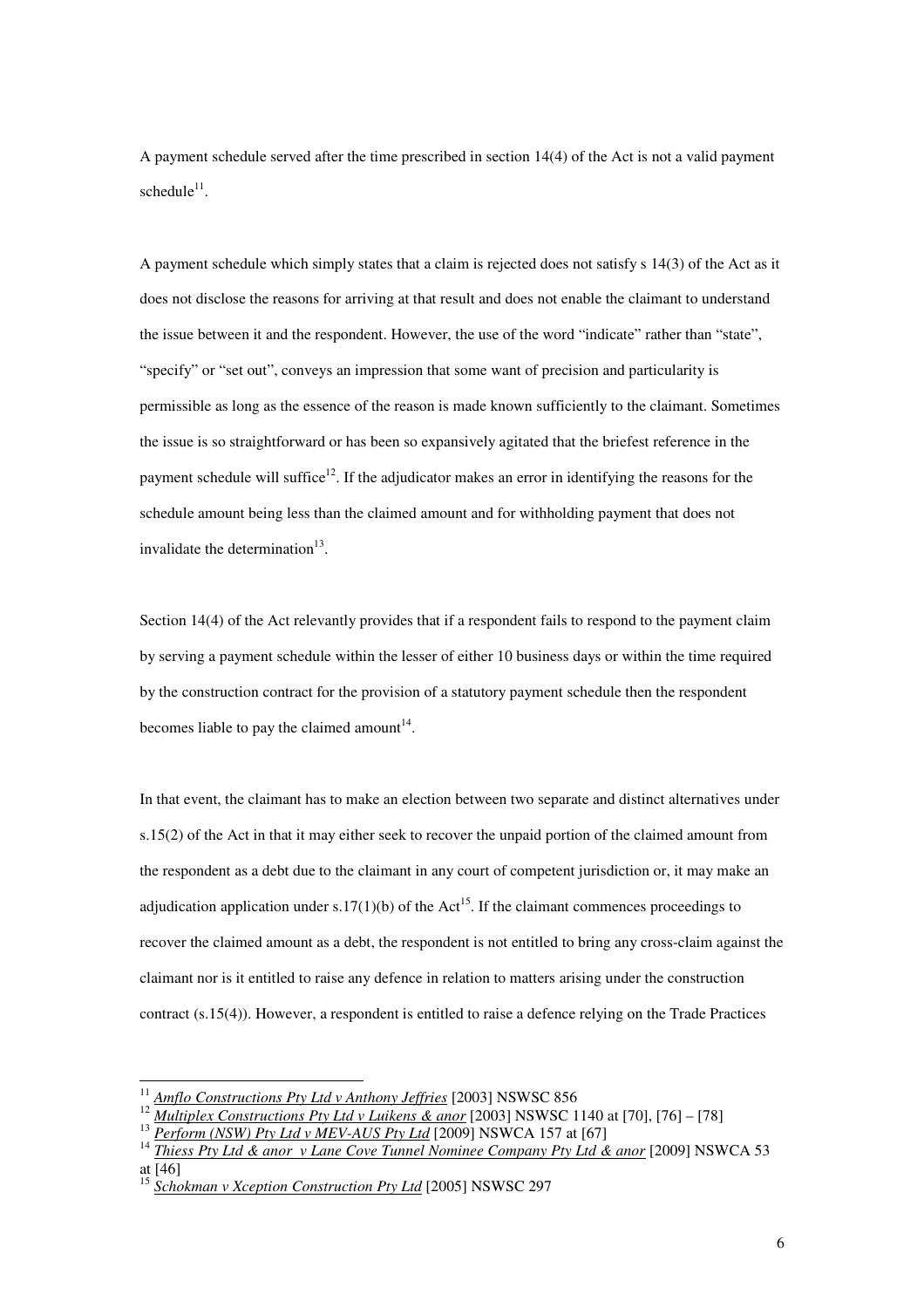Act  $(Cth)^{16}$ . A claimant may also be denied judgment to the extent that what it seeks is inconsistent with the findings of a previous adjudicator $17$ .

If the respondent provides a payment schedule or the claimant elects to make an adjudication application notwithstanding the absence of a payment schedule, any such application must be made to an authorised nominating authority in writing within the times prescribed in section  $17(3)(c)$ -(e) of the Act. Where a payment schedule is provided by the respondent, the adjudication application must be made within 10 business days after the claimant receives the payment schedule. The adjudication application may contain such submissions that are relevant to the application as the claimant chooses to include.

Determining whether or not there has been compliance with these time requirements is a matter for the adjudicator<sup>18</sup>.

The authorised nominating authority must then refer the application to an adjudicator who, on accepting the adjudication application is taken to have been appointed to determine the application.

Once a copy of the adjudication application is received by the respondent it has the opportunity of lodging an adjudication response providing this is lodged with the adjudicator either within 5 business days after receiving a copy of the adjudication application, or 2 business days after receiving notice of an adjudicator's acceptance of the application, whichever is the later  $(s.20(1))$ . However, the respondent may only lodge an adjudication response if the respondent has provided a payment schedule within the time specified in the Act and cannot include in the adjudication response any reasons for withholding payment unless those reasons have already been included in the payment schedule to the claimant (s.20(2A) and (2B)). Determining whether or not the adjudication response contains reasons which are not included in the payment schedule is a matter for the adjudicator alone to determine<sup>19</sup>.

<sup>&</sup>lt;sup>16</sup> *Bitannia Pty Ltd & anor v Parkline Constructions Pty Ltd* (2006) 67 NSWLR 9

<sup>&</sup>lt;sup>17</sup> Dualcorp Pty Ltd v Remo Constructions Pty Ltd [2009] NSWCA 69 at [67]

<sup>&</sup>lt;sup>18</sup> *JAR Developments Pty Ltd v Castleplex Pty Ltd* [2007] NSWSC 737 at [40] and [49]

<sup>19</sup> *John Holland Pty Ltd v Roads & Traffic Authority of New South Wales* [2007] NSWCA 19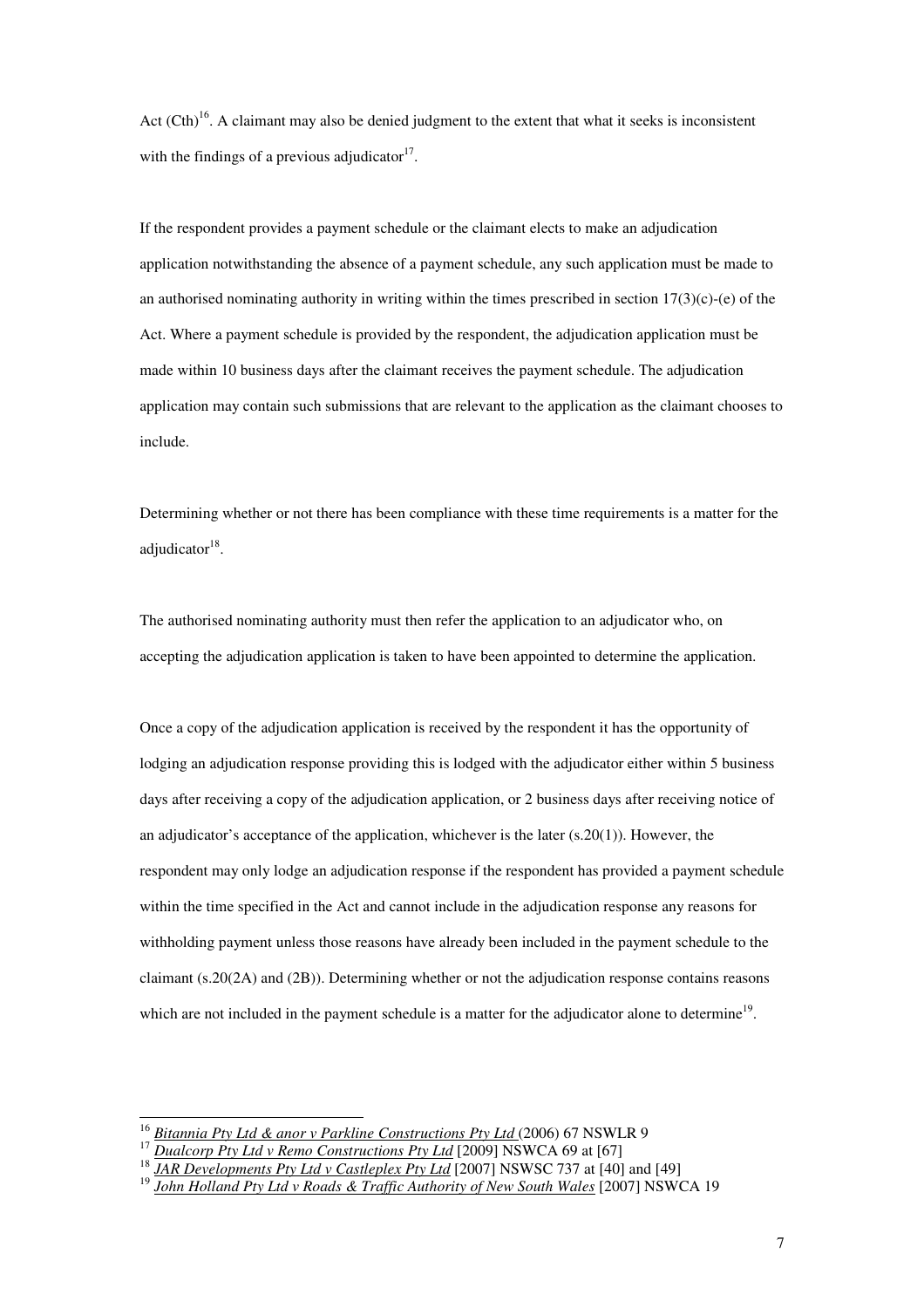Under section  $21(2)$  and (3) of the Act, the adjudicator is not entitled to consider an adjudication response unless it was made within the permitted time and must determine an adjudication application within 10 business days after notifying the parties of his or her acceptance of the application unless the parties agree otherwise.

Section 21(4) of the Act entitles an adjudicator to request further written submissions, call a conference or carry out an inspection of the site. It is a matter for the discretion of the adjudicator whether or not to take any of these steps<sup>20</sup>. It is the writer's experience that because of the very limited time available to an adjudicator to complete his or her determination, most of these options are rarely utilised by an adjudicator.

Section 22 of the Act deals with the Adjudicator's determination and it is that determination which many a dissatisfied respondent has sought to challenge (usually without success) before the Courts.

It should be noted that as section 22(1) of the Act requires an adjudicator to determine *"the amount of the progress payment (if any) to be paid by the respondent to the claimant"*, the best outcome that can be achieved by a respondent in an adjudication application is a nil payment to a claimant. Thus if a claimant is overpaid pursuant to an adjudication application at a time when it has completed its work, the only mechanism by which a respondent can recover any such overpayment is by either following the dispute procedures in the construction contract and/or by litigation.

Section 22(2) of the Act provides that in determining an adjudication application, the adjudicator is only entitled to consider the following matters:

*(a) the provisions of this Act,* 

- *(b) the provisions of the construction contract from which the application arose,*
- *(c) the payment claim to which the application relates, together with all submissions (including relevant documentation) that have been duly made by the claimant in support of the claim,*

<sup>20</sup> *Multiplex Constructions Pty Ltd v Luikens & anor* [2003] NSWSC 1140 at [88]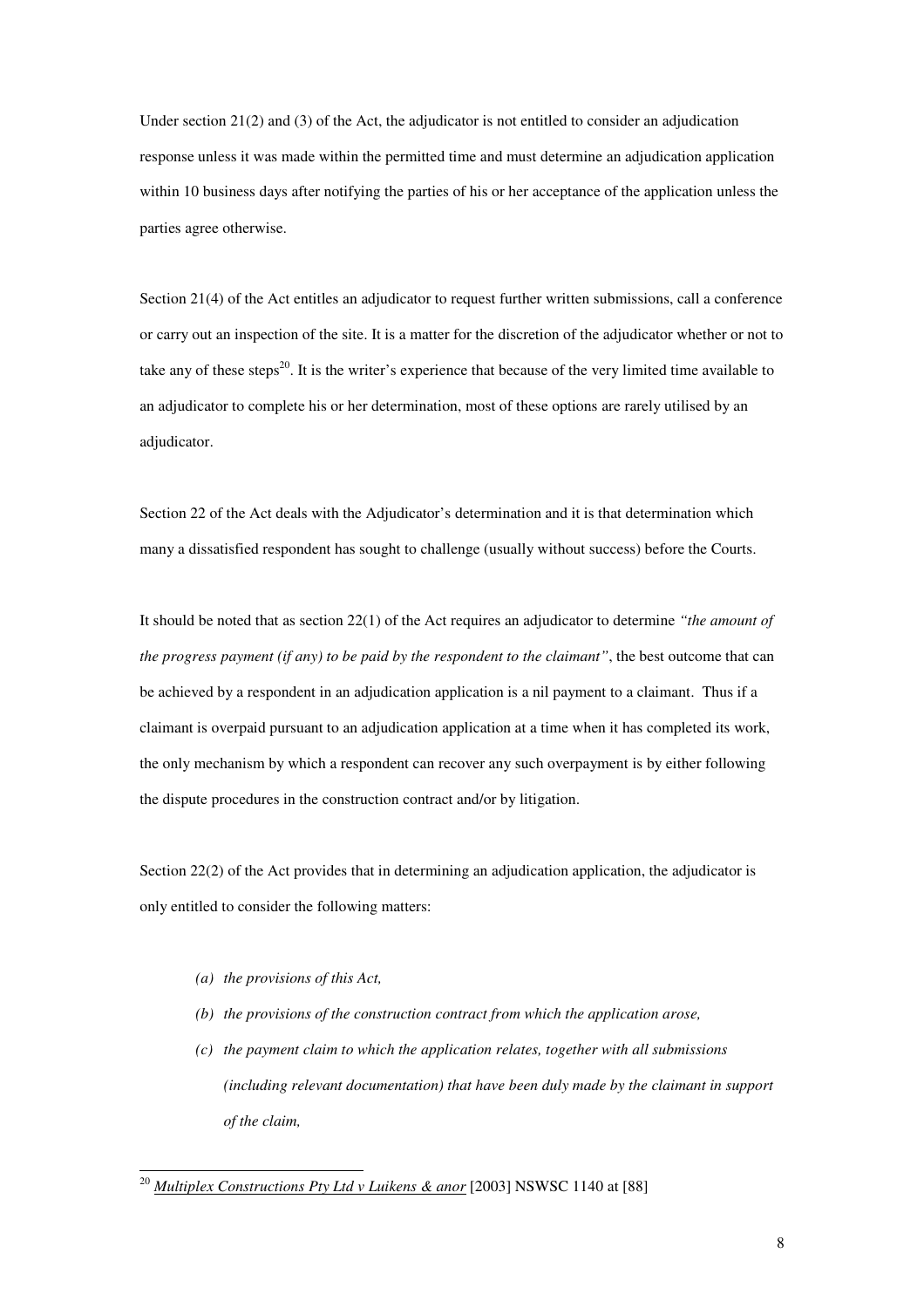- *(d) the payment schedule to which the application relates, together with all submissions (including relevant documentation) that have been duly made by the respondent in support of the schedule,*
- (e) *the results of any inspection carried out by the adjudicator of any matter to which the claim relates.*

Since the decision in *Brodyn Pty Limited (trading as Time Cost and Quality) v Davenport* 61 NSWLR 421, the Courts have consistently ruled that the procedure in the Act contemplates a minimum of opportunity for court involvement and that so long as the adjudication determination satisfied the conditions that were essential for there to be such a determination then it would not interfere in that determination.

In *Brodyn*, it was held by the Court of Appeal at [53] that there were five "*basic and essential requirements*" that were essential pre-conditions for the existence of a valid adjudicator's determination:

- 1. The existence of a construction contract between the claimant and the respondent to which the Act applies (ss 7 and 8).
- 2. The service by the claimant on the respondent of a payment claim (s 13).
- 3. The making of an adjudication application by the claimant to an authorised nominating authority (s.17).
- 4. The reference of the application to an eligible adjudicator, who accepts the application (ss 18 and 19).
- 5. The determination by the adjudicator of this application (ss19 $(2)$ ) and 21 $(5)$ ), by determining the amount of the progress payment, the date on which it becomes due and the rate of interest payable  $(ss22(1))$  and the issue of a determination in writing  $(ss)$  $22(3)(a)$ ).

It was also held in *Brodyn* at [55] – [57] and [60] that the other grounds on which the adjudication determination might be impugned was: if there was not a bona fide attempt to exercise the power; or if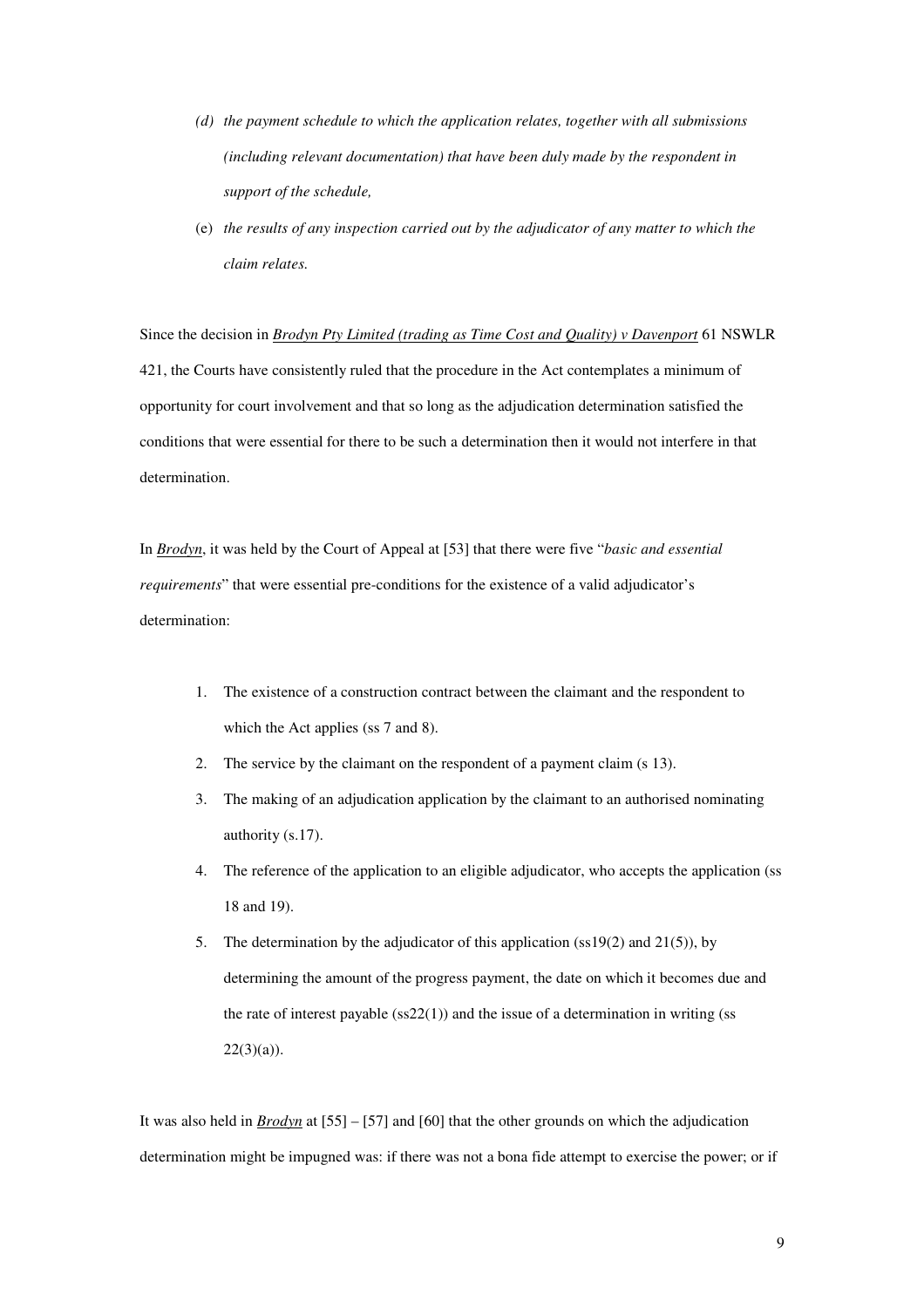there was a substantial denial of the measure of natural justice that the Act required to be given; or if there is a fraud in which the adjudicator is complicit. The requirement of good faith is not a reference to dishonesty or its opposite but to the necessity for there to have been an effort by the adjudicator to understand and deal with issues in the discharge of the statutory function $^{21}$ . An allegation of bad faith is a serious matter involving personal fault on the part of the decision maker $^{22}$ .

A denial of natural justice occurs if there is a failure by the adjudicator to receive and consider submissions in breach of ss.17(1) & (2), 20, 21(1) and 22(2)(d) of the Act unless the denial of natural justice could not possibly have made a difference to the outcome<sup>23</sup>.

It should be noted that even if the Adjudicator makes an error of fact or law in the interpretation of the Act or the contract or as to what are the valid and operative terms of the contract this does not prevent a determination from being an adjudicator's determination within the meaning of the Act. So long as the adjudicator does consider the provisions of the Act and the provisions of the contract and bona fide addresses the requirements of s.22(2) as to what is to be considered, an error on these matters does not render the determination invalid<sup>24</sup>.

It is a matter for the adjudicator to determine whether a submission has or has not been duly made in accordance with s.20(2B) of the Act and even if an adjudicator errs in this regard and the correct view is that the submission was duly made, there would still be no denial of natural justice<sup>25</sup>.

Section 22(4) of the Act precludes reagitation of the same issues and if questions of entitlement have been resolved by an adjudication determination, then those findings may not be reopened upon a subsequent adjudication. This includes not only claims which were adjudicated on their merits, but also claims which were rejected for want of evidence $26$ .

<sup>21</sup> *Timwin Construction Pty Ltd v Façade Innovations Pty Ltd* [2005] NSWSC 548 at [38]

<sup>&</sup>lt;sup>22</sup> *Perform (NSW) Pty Ltd v MEV-AUS Pty Ltd* [2009] NSWCA 157 at [107]

<sup>23</sup> *Fifty Property Investments Pty Ltd v O'Mara* [2006] NSWSC 428 at [44] and [53]

<sup>&</sup>lt;sup>24</sup> *The Minister for Commerce v Contrax Plumbing (NSW) Pty Ltd* [2005] NSWCA 142 at [49]

<sup>&</sup>lt;sup>25</sup> John Holland Pty Ltd v Roads & Traffic Authority of New South Wales<sup> [2007]</sup> NSWCA 19 <sup>26</sup> *Dualcorp Pty Ltd v Remo Constructions Pty Ltd* [2009] NSWCA 69 at [67], [70] and [71]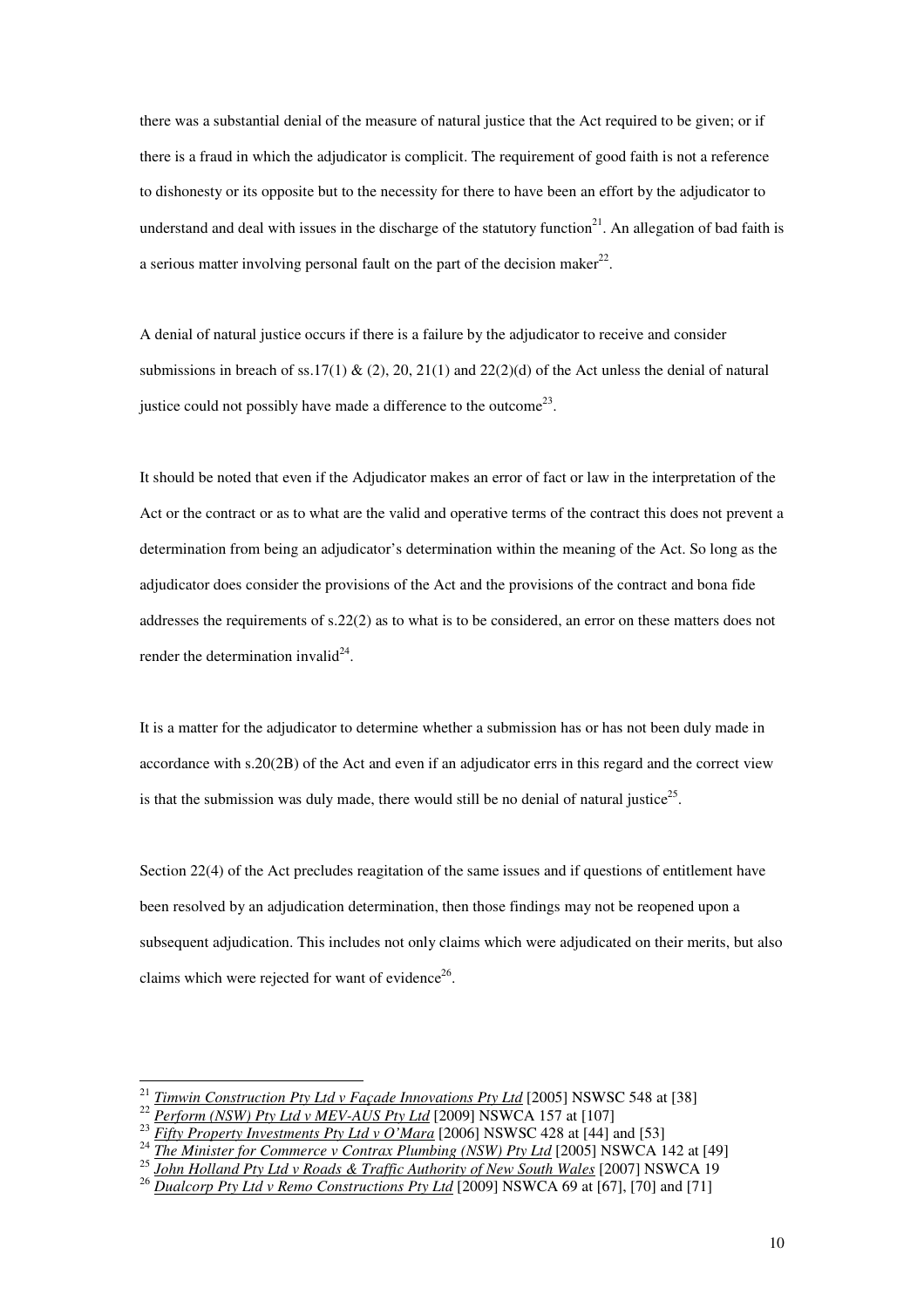In circumstances where an application is made to an adjudicator pursuant to s.22(5) of the Act to correct a determination, the Adjudicator is required to consider the submissions made by the parties and to decide whether the application to correct falls within  $s.22(5)(a) - (d)$  and to provide reasons for that decision<sup>27</sup>.

Section 23 of the Act requires the respondent to pay the adjudicated amount within 5 business days after the determination is served on the parties. If the respondent fails to pay the whole or part of the adjudicated amount within that time, the claimant may request the authorised nominating authority to issue an adjudication certificate (s.24). Once issued, that certificate may be filed as a judgment for a debt in any court of competent jurisdiction and is enforceable accordingly.

Section 24 of the Act provides that if the respondent commences proceedings to have the judgment set aside, the respondent is not entitled to bring any cross-claim against the claimant nor is it entitled to raise any defence in relation to matters arising under the construction contract nor is it entitled to challenge the adjudicator's determination and it is required to pay into the court as security the unpaid portion of the adjudicated amount pending final determination of those proceedings. Although some respondents have sought to commence proceedings before judgment has been obtained in order to avoid having to pay the adjudicated amount into Court, it is the writer's experience that the court often exercises its discretion and orders the respondent to pay the whole or a substantial part of the unpaid portion into the Court in any event.

One of the significant weaknesses of the Act insofar as a claimant is concerned is the enforcement of that judgment, particularly in circumstances where the claimant is no longer working on site and therefore, it most potent "weapon" of suspending the work pursuant to s.27 of the Act is no longer available to it. Although this aspect of the Act is beyond the scope of this paper, it should be noted that a statutory demand for that judgment debt will be set aside if a respondent can prove that there is a genuine offsetting claim pursuant to  $s.459H$  of the Corporations Act<sup>28</sup>.

<sup>27</sup> *Holdmark (Aust) Pty Ltd v Melhemcorp Pty Ltd & anor* [2009] NSWSC 305

<sup>28</sup> *Greenaways Australia Pty Ltd v CBC Management Pty Ltd* [2004] NSWSC 1186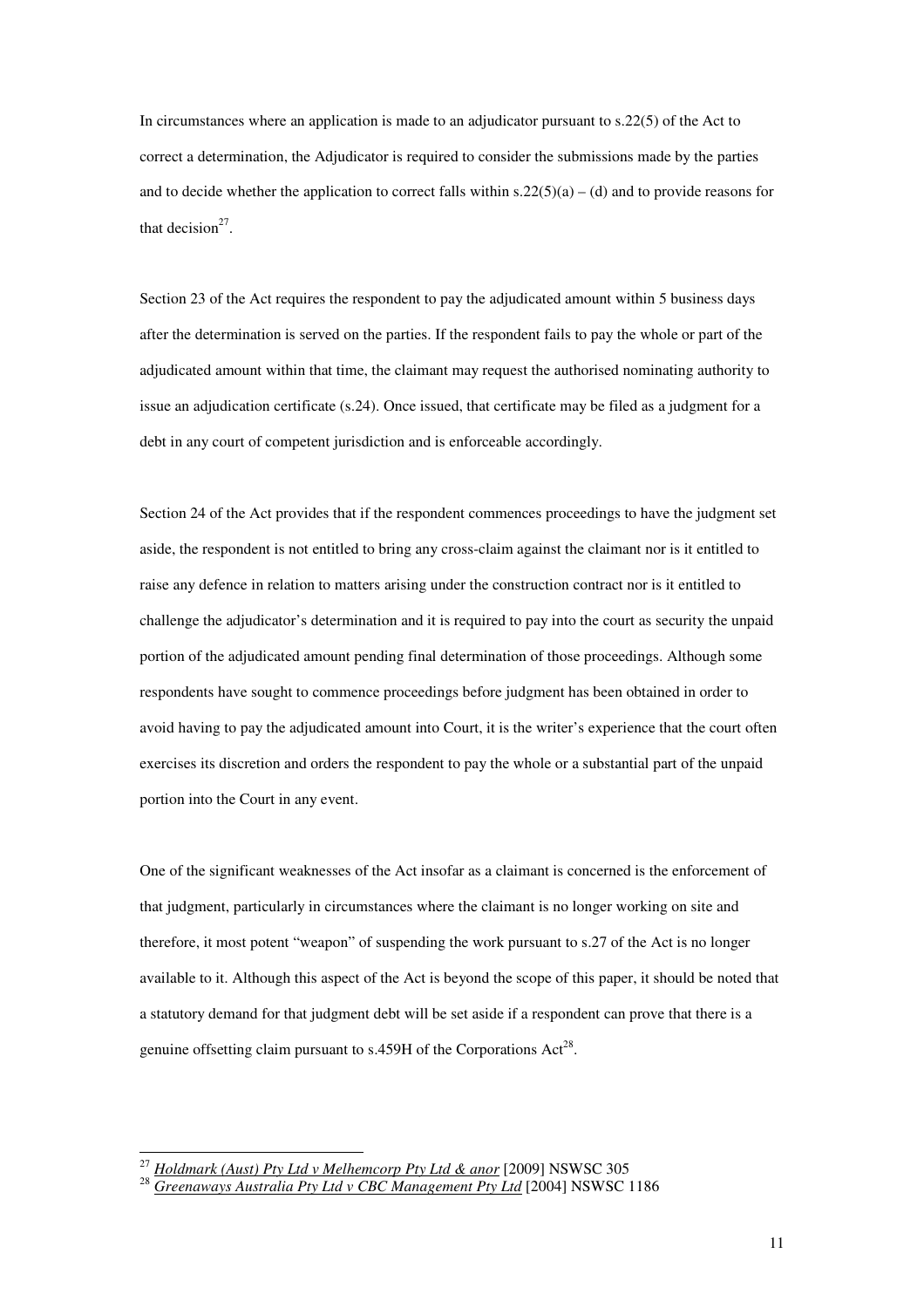Section 31 of the Act deals with the service of notices. Under s.31(2) of the Act, service is taken to be effected when the notice has been received. The word "receive" does not necessarily require that the document come to the notice of a person authorised to deal with the document<sup>29</sup>. In the absence of a specific limitation in the service provision, such as in  $s.31(1)(b)$ , service may otherwise be effected at any time of the day whether within or without business hours<sup>30</sup>. A payment claim sent by fax was taken to have been received under the Act once it had been received into the memory of the respondent's fax machine and that it was not necessary for the document to be printed out<sup>31</sup>.

Section 31(3) of the Act also allows service to be effected by other means. This would include s.109X of the Corporations Act which allows service to be effected by leaving it at, or posting it to, the company's registered office. It is unclear whether or not service may be effected by e-mail unless it is permitted under the construction contract<sup>32</sup>.

If delivery is not disproved the fact of non-receipt does not displace the result that delivery is deemed to be effected at the time at which it would have taken place in the ordinary course of business<sup>33</sup>.

Section 32 of the Act makes it clear that any such payments are interim payments which do not affect any civil proceedings arising under the construction contract. A judgment entered under s.25 of the Act on an adjudication certificate is provisional both in what it grants and in what it refuses. Although the common law does not permit inconsistent judgments, this may be sanctioned by statute and this is an example of such a statute. The power under  $s.32(3)(b)$  of the Act to make such orders as it considers appropriate would probably allow the court to set aside or vary any judgment entered under s.25 of the  $\text{Act}^{34}$ .

<sup>29</sup> *Falgat Constructions Pty Ltd v Equity Australia Corporation Pty Ltd* [2006] NSWCA 259

<sup>30</sup> *Taylor Projects Group Pty Limited v Brick Dept Pty Ltd* [2005] NSWSC 439

<sup>31</sup> *Zebicon Pty Ltd v Remo Constructions Pty Ltd* [2008] NSWSC 1408

<sup>&</sup>lt;sup>32</sup> s.8 Electronic Transactions Act (2000) and *Hickory Developments Pty Ltd v Schiavello (Vic) Pty Ltd* [2009] VSC 156 at [138]

<sup>33</sup> *Kittu Randhawa v Minoca Benavides Serrato* [2009] NSWSC 170 at [17]

<sup>&</sup>lt;sup>34</sup> *Falgat Constructions Pty Ltd v Equity Australia Corp Pty Ltd* [2005] NSWCA 49 at [21] and [22]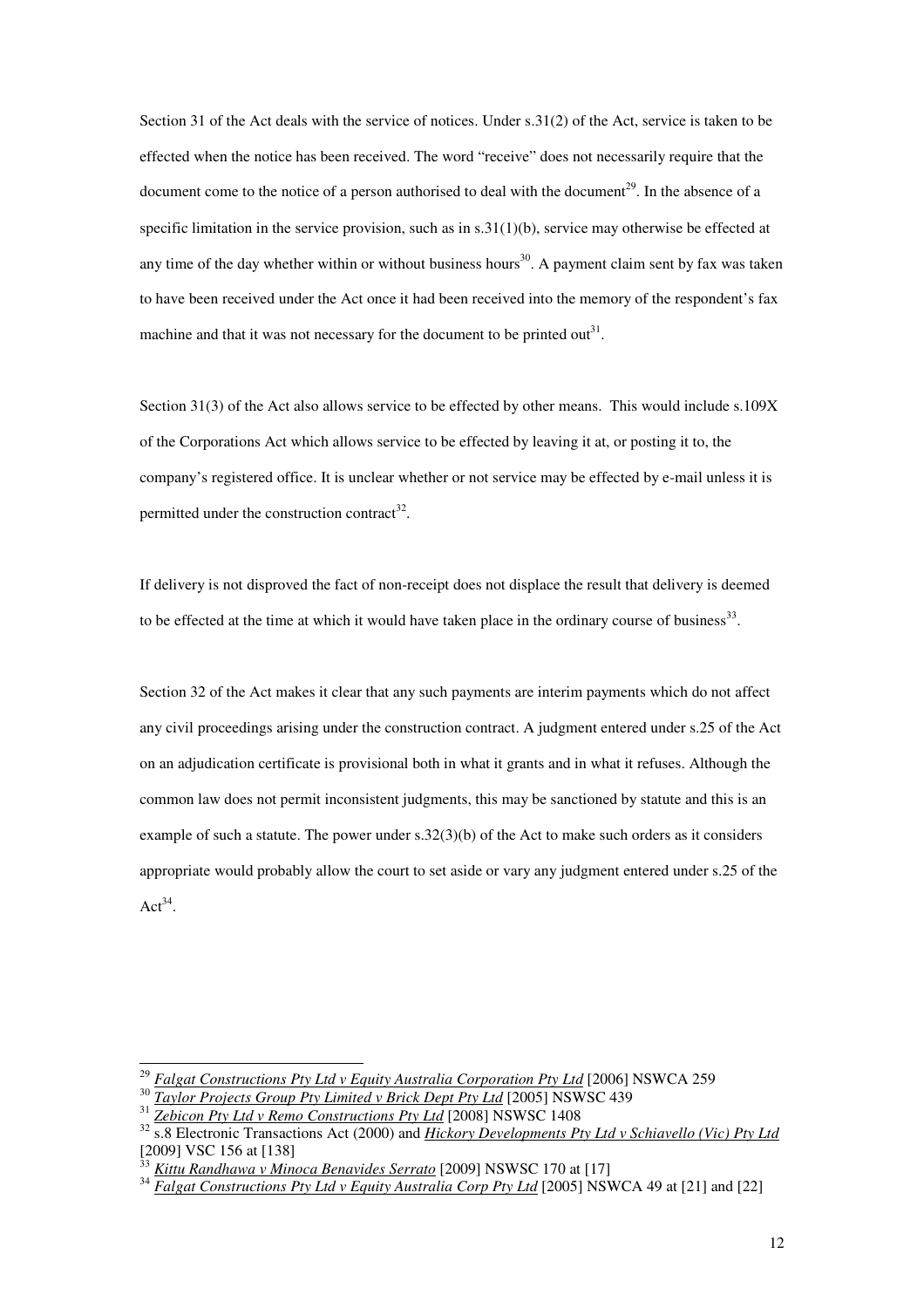#### **Part 4 - miscellaneous provisions**

Section 34 of the Act relevantly provides that a provision of any agreement which purports to exclude, modify or restrict the operation of the Act is void. Again, it should be noted that even if the adjudicator wrongly determined that certain clauses of the construction contract were void in that they offended s.34 of the Act that would not affect the validity of the adjudication determination<sup>35</sup>.

#### **CHALLENGES TO AN ADJUDICATION DETERMINATION**

Since the decision in *Brodyn*, there have been few successful challenges to the validity of an adjudication determination. However, where such a challenge has been successful the effect is that the adjudication determination is void and not merely voidable<sup>36</sup>. A few examples of such challenges are identified briefly below:

In *Fifty Property Investments Pty Ltd v O'Mara* [2006] NSWSC 248 Brereton J held that the adjudication determination was void because he found that as there was no construction contract, a basic and essential requirement was not satisfied. It was also found to be void on the grounds that there had been a denial of natural justice because of a failure by the adjudicator to give a party the opportunity to comment on additional submissions from the other party.

In *Richard Shorten & anor v David Hurst Constructions Pty Ltd & anor* [2008] NSWSC 546 Einstein J held that the failure to serve a complete copy of the adjudication application on the respondent pursuant to s.17(5) of the Act amounted to a denial of natural justice.

In *Firedam Civil Engineering v KJP Construction* [2007] NSWSC 1162 Austin J held that the adjudication determination was void because the adjudicator denied the respondent natural justice by excluding all submissions contained in the payment schedule and the adjudication response because of an erroneous finding that the payment schedule had not been provided within the specified time.

<sup>35</sup> *Minister for Commerce v Contrax Plumbing (NSW) Pty Ltd* [2005] NSWCA 142 at [49] and [50] <sup>36</sup> *Brodyn* at [52]